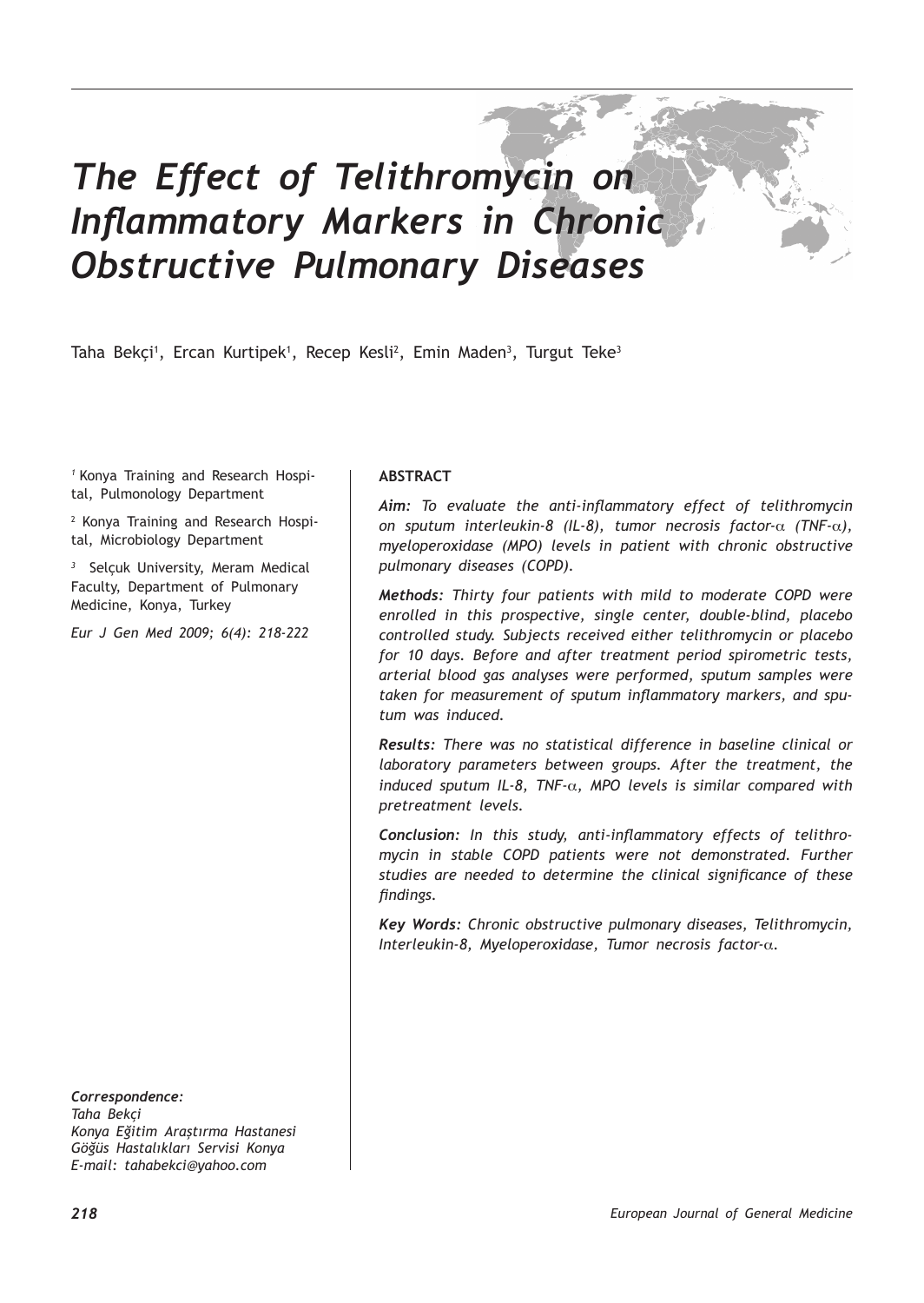## **INTRODUCTION**

Chronic obstructive pulmonary disease (COPD) is characterized by sputum production, bacterial colonization, neutrophilic bronchial airway inflammation, poor health status and recurrent infective exacerbations. Macrolide antibiotics have been shown to improve symptoms and exacerbation rates in chronic lung disease (1).

Some studies have demonstrated in patients with asthma that macrolide antibiotics improve bronchial hyperreactivity and reduce steroid–dependent asthma (2,3). The recognition of airway inflammation which is a relatively new finding in COPD is associated with neutrophils, as well as with neutrophilic markers including interleukin-8 (IL-8), tumor necrosis factor- $\alpha$  (TNF- $\alpha$ ), myeloperoxidase (MPO), rather than eosinophils (2,3). There are many researches about anti-inflammatory effect of macrolides, however in our knowledge there is no information about antiinflammatory effect of telithromycin in literature. In this study, our aim is to evaluate anti-inflammatory effect of telithromycin with inflammatory markers such as IL-8, MPO and TNF- $\alpha$ .

#### **MATERIALS and METHODS**

Patients aged between 41 and 76 years with COPD diagnosed according to GOLD (Global Initiative for Chronic Obstructive Lung Diseases) criteria were included to study (4). The inclusion criteria included prebroncodilatator forced expiratory volume in 1 second  $(FEV_{1})$  < 80% of predicted normal, prebronchodilatator  $\text{FEV}_1/\text{forced}$  vital capacity (FVC) < 70%, irreversible airway obstruction defined as improvement in FEV<sub>1</sub> value < 10% after inhalation of albuterol 200 µg, smoking history of > 20 pack/years, and no exacerbation or respiratory tract infection within 6 weeks before the study. Patients were excluded if they had history of asthma, clinical signs of right heart failure, were hospitalized or had been admitted to hospital because of exacerbation in last 6 weeks before the study had positive sputum culture, were currently receiving antimicrobial treatment, had suspected or known hypersensitivity to macrolides, or had experienced severe renal insufficiency (requirement of hemodialysis or peritoneal dialysis) or hepatic failure (presence of severe jaundice and/or abnormal liver function test values). The ethic committe approved the study, and all patients provided informed consent.

#### **Study Design**

This was a prospective, single-center, double-blind, placebo-controlled study. Physical examination, pulmonary function tests, and routine laboratory evaluations were performed prior to study. Sputum cultures were done in 24 patients who produced spontaneous sputum. Blood drawn for later analysis of inflammatory markers, and sputum was induced by inhalation hypertonic saline solution. An induction process was done in all patients even they produced spontaneous sputum. Thirty four patients who met the inclusion criteria were then randomly divided into 2 groups: 17 participants were given telithromycin 800 mg orally once daily in addition to bronchodilator therapy for 10 days, while the other 17 patients were given a placebo plus a bronchodilator. Outcome measurement including pulmonary function tests and blood was drawn, and sputum induction was repeated at the end of 10 days. Treatment adherence was encouraged by weekly calls from the coordinator and measured by pills counts. Patients were considered adherent if they took at least 80% of medication.

#### **Sputum Induction**

The sputum was induced as described by Pin at al (5). All subjects were pretreated with albuterol 200 µg, administered by metered dose inhaler with space (Aero-chamber). For the induction process, Pulmo-Aide ultrasonic nebulizer with an output of 0.35 mL/min and particle size of 5 µm was used and 3% hypertonic saline was nebulized. Nebulization time minutes consisted of 5 minutes intervals until a maximum nebulization time of 30 minutes was reached. Peak expiratory flow was measured after each period of inhalation. Subjects were asked for rinse their mouth and swallow the water and blow their nose to minimize combination with saliva postnasal drip. They were then encouraged to cough sputum into a sterile container. The procedure was continued until either a sufficient amount of sputum was obtained (>1 mL) or maximum nebulization time of 30 minutes was reached (6).

#### **Sputum Analysis**

The sputum samples were processed within 2 hours according to the validated protocol with modification (7). The volume of induced sputum was determined and mixed with an equal volume of 1% sputalys in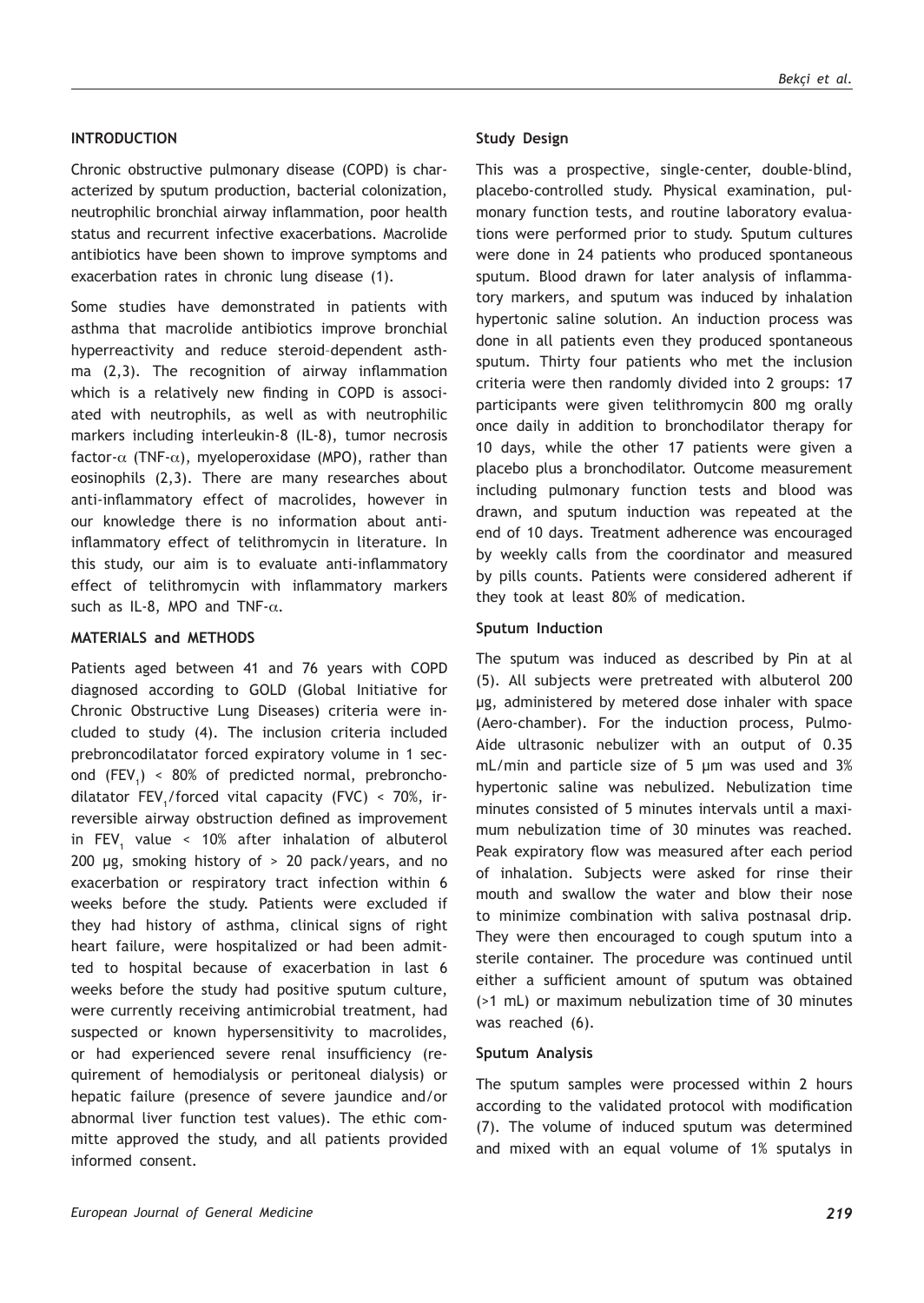freshly diluted to 1% by addition of distilled water. The mixture was incubated at room temperature for 20 minutes and, during this time, vortexed every 5 minutes to ensure homogenization and maximize cell dispersion. The sputum samples were processed with dithiothrietol (DTT) (Sigma-Aldrich Inc., USA.) and Dulbecco's Phosphate Buffered Saline Solution (PBS) (Sigma-Aldrich Inc., USA.) before Enzyme Linked-Immuno-Sorbent Assay (ELISA). To stop the effect of DTT (dithiothreitol) on cell suspension, an equal volume of phosphate-buffered saline added. The mixture was then centrifuged at 1500 rpm for 10 minutes. Supernatants were aspirated and stored at -70ºC for later analysis of inflammatory markers. The cell pellets were resuspended with phosphate-buffered saline to obtain a final volume of 2-5 mL, then filtered through a gauze (pore size obtain ˜ 1 mm) to remove mucus and cell debris.

# **Clinical Measurements**

Spirometry (FEV<sub>1</sub>, FVC and FEV<sub>1</sub>/FVC) was performed using a Microlap(Medical International Research, UK; accuracy  $\pm 3\%$ ; flow range  $\pm 16$  L·s-1). Reversibility of FEV1 was assessed by repeating spirometric tests 20 min after inhalation of salbutamol (400 µg), given through a volume spacer by a trained member of the lung function department.

The supernatant recovered from the sputum processing was decanted and stored at –70°C and later analyzed for IL-8, TNF- $\alpha$  and MPO. Assays of inflammatory markers of sputum samples were performed with ELISA method using commercially available kits (IL-8 and TNF-α Biosource International, Inc. USA, MPO R&D Systems Europe, Abingdon, UK) and automated ELISA device (Biomaster Biokit, Spain). The intra and inter assay coefficient of variation (CV) for these assays have previously been shown to be <10 % (5). In the current study, the lower limits of detection were as follows: IL-8 0.0125 nM; TNF- 0.1 pM; and MPO 1 µM; all values below these limits were regarded as zero. The intra- and inter-assay CVs were: IL-8 <9 %; TNF- $\alpha$  <10 and <15 % respectively.

## **Statistical Analysis**

All statistical analysis were performed using SPSS version 11.5 program. Quantitative variables were expressed as mean ± SD. Grouped variables were expressed as percentage (%). Before and after treatment changes in inflammatory markers, pulmonary function tests, and were determined by nonparametric Wilcoxon signed rank test value. Comparison between the placebo and the treatment groups were performed with a p value <0.05 was considered statistically significant.

# **RESULTS**

Totally 34 participants, mean age 60, 12±10.01 years, were included to the study. There was no statistically significant difference in either baseline clinical or laboratory parameters between the groups. No clinically significant changes in physical examination or clinical laboratory data were observed during the study. The clinical characteristics of the study population were shown in (Table 1).

The patients had no positive sputum cultures to indicate airway infection. Both volume and the appear-

| Parameter              | Telithromycin    | Placebo           |  |
|------------------------|------------------|-------------------|--|
| <b>Patients</b>        | 17               | 17                |  |
| Mean age               | $60.2 \pm 10.1$  | $57.0 \pm 10.7$   |  |
| Smoking period         | $36.2+/-13$      | $20.2 \pm 21.2$   |  |
| $FEV, % pre-treatment$ | $50.8{\pm}0.55$  | $53.81 \pm 20.61$ |  |
| FEV, % post-treatment  | $64.85 \pm 20.4$ | $56.20 \pm 22.34$ |  |
| FVC % pre-treatment    | $57.9 \pm 19.2$  | $53.81 \pm 20.61$ |  |
| FVC % post-treatment   | $69.5 \pm 17.8$  | $63.80 \pm 21.47$ |  |

*FEV<sup>1</sup> : Forced expiratory volume in 1 second, FVC: Forced vital capacity.*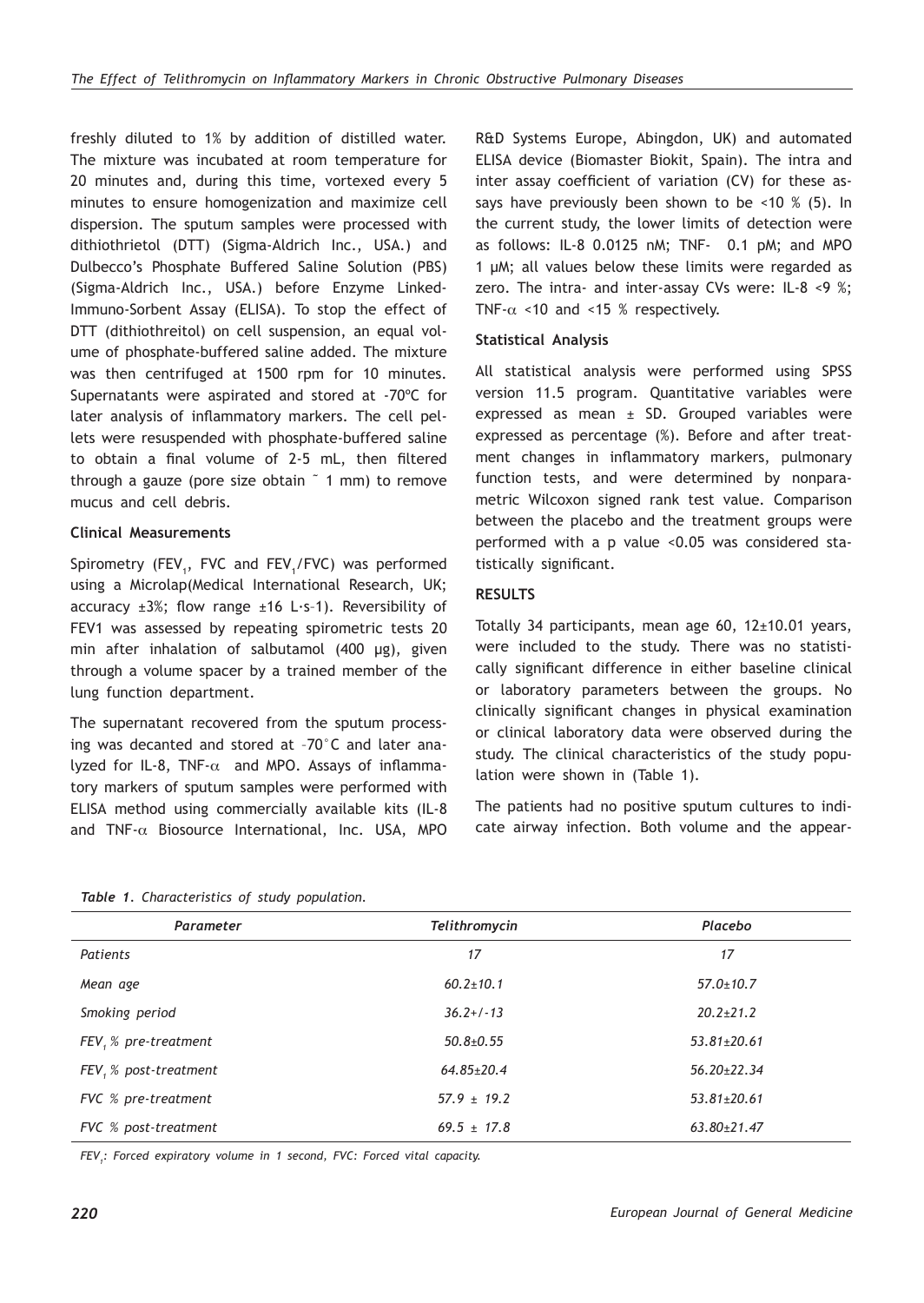ance of sputum were similar between the groups. Serum and sputum IL-8, TNF- $\alpha$  and MPO levels were not statistically significant both group (Table 2).

Five adverse effects were reported during the study: The most frequent adverse effects were gastrointestinal intolerability; vaginitis was seen in one case. All patients were completely adherent to therapy and no subject was drawn for the adverse effect.

Pulmonary function tests were also performed; we observed significant changes between pre-treatment FEV $_{\rm 1}$  and post-treatment FEV $_{\rm 1}$  (54.9±17.8 vs 73.5±14.6 p<0.01), Pre-treatment, post-treatment PEF value are also significant in telithromycin group (40.7±12.2 vs. 60±15.6 p<0.01). On the other hand no significant change was present in placebo group. According to the improvement of pulmonary function test in telithromycin group, we can propose that telithromycin may have an anti-inflammatory effect. However we didn't observed same improvements in sputum analysis.

#### **DISCUSSION**

Chronic obstructive pulmonary disease (COPD) is characterized by progressive airflow limitation associated with chronic inflammation. IL-8, TNF- $\alpha$  and MPO are known important inflammatory factors in airway inflammation. Suppression of airway inflammation might have positive effect in COPD (4).

Macrolides are used for therapy of bacterial infections and as immunosuppressive agents. In recent years, a variety of reports have been published demonstrating anti-inflammatory effects of macrolide anti-bacterial agents. For instance, in carrageinin-induced pleurisy in the rat, roxithromycin, clarithromycin and erythromycin exerted anti-inflammatory activity which was thought to depend on their ability to prevent the production of inflammatory mediators and cytokines (8).

MacLeod et al. after 14 days clarithromycin treatment in patients with chronic sinusitis, reported reductions inflammatory markers and improvements clinical symptoms (9). However, Banerjee et al, was determined no significant effect of clarithromycin on sputum neutrophil number and cytokine levels, with 3 months placebo controlled study that evaluated the effects of clarithromycin on sputum total cells, neutrophils, IL-8, TNF- $\alpha$ , LTB4 and neutrophil elastase levels (1).

Telithromycin, the first member of the ketolide antibacterials which was derived from Erythromycin-A, has good activity against community-acquired respiratory pathogens, including multiple-drug-resistant strains of *Streptococcus pneumonia* (10).

To our knowledge, this is the first study to evaluate the anti-inflammatory effect of telithromycin in Stabile COPD with 10 days treatment. We investigated whether telithromycin was effective suppression of airway inflammation in COPD. We used induced sputum for evaluating for airway inflammation.

In conclusion, this randomized-controlled trial showed that oral telithromycin had no anti-inflammatory effect in stable COPD patients. However, we observed improvements of pulmonary functions in telithromycin group. Further studies that include more patients are necessary to clarify possible anti-inflammatory effect of telithromycin.

*Table 2. Comparison of induced sputum cells and inflammatory marker levels.*

|                  |                 | Telithromycin treatment |         |                 | Placebo         |         |  |
|------------------|-----------------|-------------------------|---------|-----------------|-----------------|---------|--|
| Parameter        | <b>Before</b>   | After                   | p value | <b>Before</b>   | After           | P value |  |
| $IL-8$           | $0.87{\pm}0.82$ | $0.95 + 0.67$           | 0.20    | $0.68 + 0.77$   | $0.87 + 0.85$   | 0.48    |  |
| <b>MPO</b>       | $0.65 \pm 0.55$ | $0.76 + 0.63$           | 0.48    | $0.60 + 0.53$   | $0.61 \pm 0.40$ | 0.42    |  |
| $TNF$ - $\alpha$ | $0.13+0.98$     | $0.39 + 0.62$           | 0.86    | $0.28 \pm 0.40$ | $0.24 + 0.38$   | 0.61    |  |

*IL-8: Interleukin 8, MPO: Myeloperoxidase, TNF-*α*: Tumor necrosis factor-*α*.*